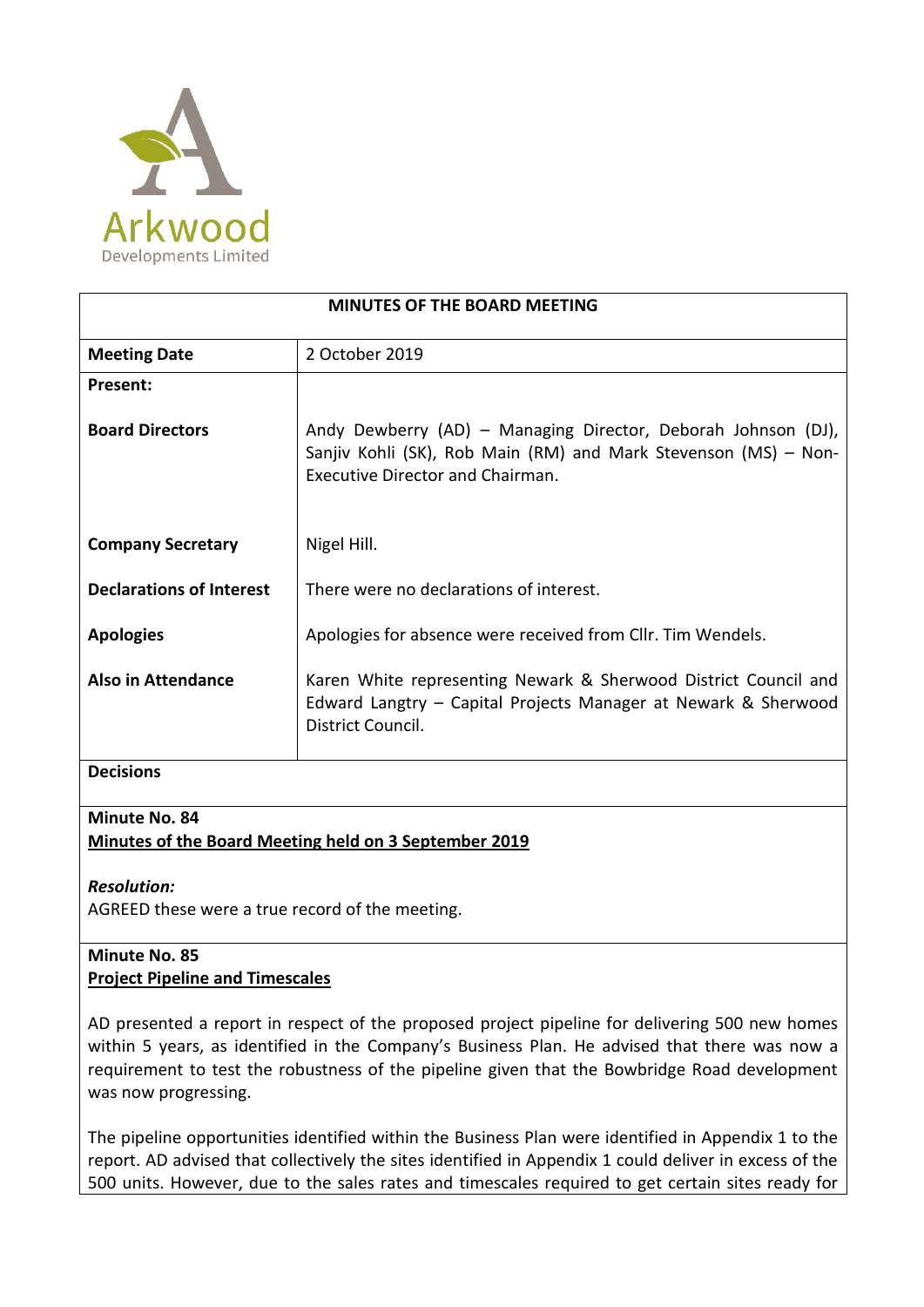delivery, a gap of approximately 100 units had been identified within the first five years, which would need to be supplemented by additional land acquisition.

Appendix 2 to the report identified the work undertaken by Edward Langtry, the Council's Capital Projects Manager, which was an initial appraisal of any potential development sites which may be of interest to the Company. Edward presented an aerial view and brief explanation of each of the potential sites identified in Appendix 2. For each possible site Edward advised if the land was in general fund or HRA ownership, current usage, approximate size, potential numbers of units and any existing planning allocation.

In respect of the Lowfield Lane site AD reported that he had now agreed an approach to progress this with the Council. The Board considered that 250 units on this site was more appropriate and the site could be split into separate pacels, but acknowledged that the site was likely to take longer to develop than Bowbridge Road. MS stated that this site required a clear action plan to bring forward for development. In addition the business needed to understand it's growth profile and target number of units to be delivered each year.

## *Resolution*

AGREED that AD review the additional sites identified in more detail, update the project pipeline accordingly and circulate to the Board.

#### **Minute No. 86**

#### **Bowbridge Road Development – Progress Update**

AD presented a report which gave an update on the Bowbridge Road development. He advised that activities were on track with the full planning application having been submitted on 27 September 2019 and work was now progressing with the formal land purchase which was anticipated would take 4 to 5 weeks to complete. Next steps to progress were developing the specification and tender documents, prepare a marketing plan and develop the Company website to support this.

AD also provided an update in respect of the viability appraisal given that the value engineering had now been completed. The Board considered three options and considered that the favoured option to be put to the Council was a 14% return which provided a healthy £2.1m profit (overall land plus development profit of just under £4.5m) but also offered the opportunity to build approximately £117k as a contingency.

MS stated that it was now necessary for AD to consider a procurement strategy.

## *Resolution*

AGREED that the progress in respect of the development be noted.

## **Minute No. 87**

## **Business Plan – Key Actions and Timescales**

AD presented a report which provided the Board with an initial appraisal of the key elements of the Business Plan. The report extracted key actions from the current plan which were a mix of short medium and longer term issues for progression. The Board confirmed their support for this approach with the next step being to prepare a suite of more detailed individual action plans for